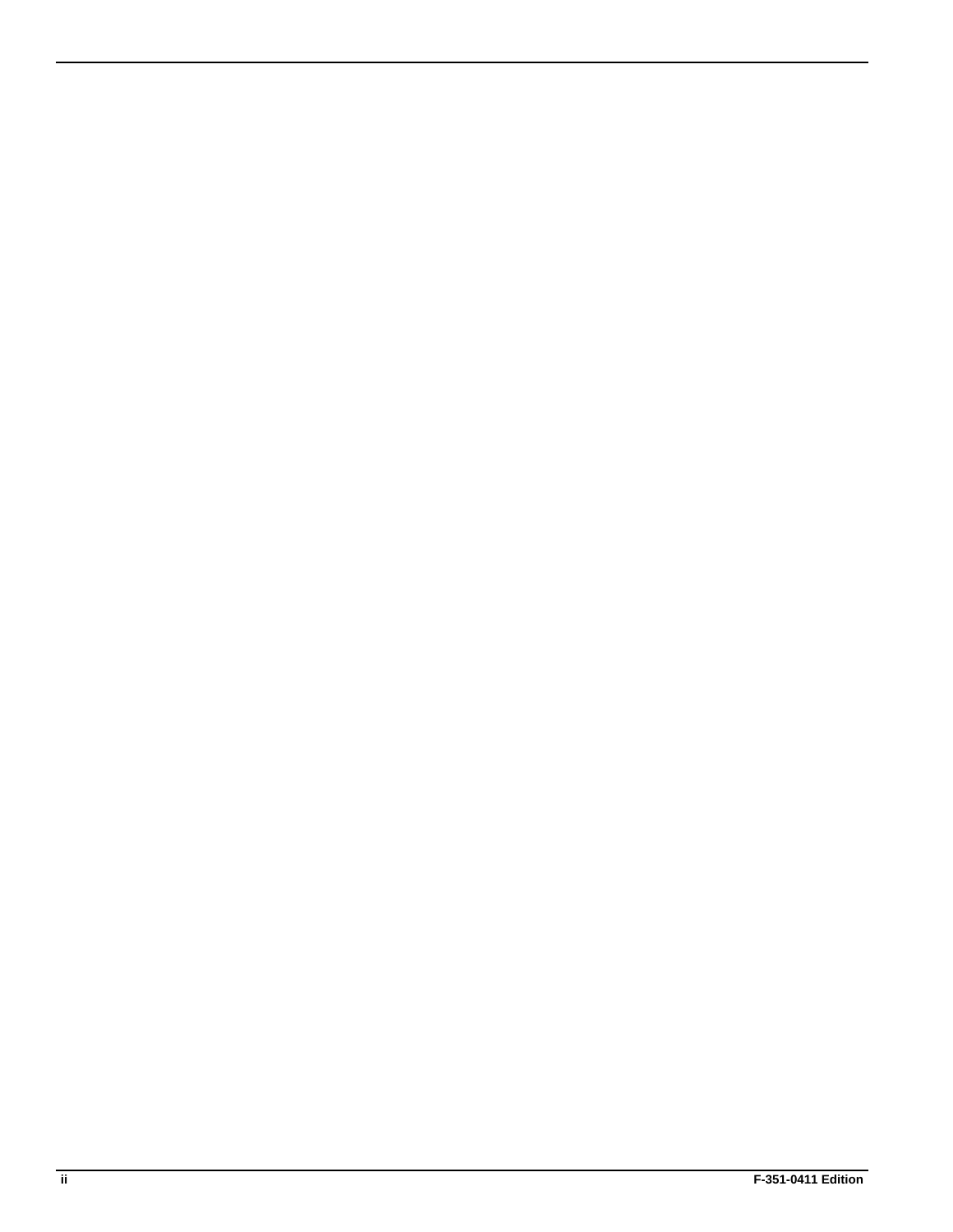## **Chapter 1**

7KH/DQGROO0RGHO333REULWFKHULVDT**NOLWSURGKWGHVLJQHGWRJLYHHDUVRIWURKOHIUHHSHUIRUPDG %BOORZQJHDFKVHFWLRQRIWPEQWORMVVWHPZOOSHUIRUPDVGHVLJQHUGMQG\ RMASHUDWLRQ** 

| <b>CHAPTER 1</b>  | <b>JLYHVEDVLFLQVWUKWLRQVRQWKHXHRIWKLVPDQØO</b>                                                                                                                                                                                                                                                                                                                                                                                                                                                              |
|-------------------|-------------------------------------------------------------------------------------------------------------------------------------------------------------------------------------------------------------------------------------------------------------------------------------------------------------------------------------------------------------------------------------------------------------------------------------------------------------------------------------------------------------|
| <b>CHAPTER 2</b>  | <b>JLYHVSURGKWVSHFLILFDWLRQV7KHVHVSONALSKOOWHQJWKVDQGPHDVMHVIRURM</b><br>HTKSPHQW6WDQGDUG5G0W7RUTM7DEOHLVSURYLGHGWRJLYHJKGHOLQHVIRUEROWW<br>EHXHGKHQVHUYLFLQJWKLVSURGKW                                                                                                                                                                                                                                                                                                                                     |
| <b>CHAPTER 3</b>  | FRQWDLQVDVVHPEOLQVWUKWLR <b>QRGHUR%</b> 3REULWFKHU:KHQWKHVH<br>SURFHGMHVDUHFRUUHFWOIROORMTONSMPHQWVKRMOGSURYLGHRMDUVRI<br><b>WURKOHIUHHRSHUDWLRQDQGVHUYLFH</b>                                                                                                                                                                                                                                                                                                                                              |
| <b>CHAPTER 4</b>  | LQVWUKWVKRWRRSHUDWHRMHTKSPHQWEHIRUHXLQJLWDQGGHVFULEHVDGMXWPI<br>QHHGHG,WDOVRJLYHVSUDFWLFDODGYLFHIRUWKHFDUHDQGPDLQWHQDQFHRIRM/D<br><b>HTKSPHQWUDZQJVLQWKLVVHFWLRQORFDWHDGMXWPHQWSRLQWVRQWKHHTKSPH</b><br>NOTE: IF THE EQUIPMENT IS IMPROPERLY ASSEMBLED OR MAINTAINED, THE<br><b>WARRANTY IS VOID. IF YOU HAVE ANY QUESTIONS CONTACT:</b><br><b>LANDOLL CORPORATION</b><br><b>1900 NORTH STREET</b><br><b>MARYSVILLE, KANSAS 66508</b><br>or phone:<br>(785) 562-5381 or<br>(800) 428-5655<br>(888) 527-3909 |
| <b>CHAPTER 5</b>  | LVDWURKOHVKRRWLQJJKGHWRDLGILQQDQLQRROYLQJSUREOHPVEWKWKHHTKSPHO                                                                                                                                                                                                                                                                                                                                                                                                                                              |
| <b>PARTS LIST</b> | LVDVHSDUDWHPDQMOVKRZQJWKH <b>YDWLRM</b> EOLHVVKDVVHPEOLHVDQGVVWHPV<br>5HIHUWRWKDWPDQ <b>R</b> OKHQRUGHULQJ/DQGROOUHSODFHPHQWSDUWV2UGHUSDUW<br><b>/DQGROOGHDOHU</b>                                                                                                                                                                                                                                                                                                                                          |
| <b>WARRANTY</b>   | 7KH:DUUDQW5HJLVWUDWLEXQLR@BBGHGZWWKHSURGKVF@RQWV)LOOLWRWDQG<br>PDLOLWEWKLQGDVRISMFKDVH<br>NOTE: IMPROPER ASSEMBLY, MODIFICATION, OR MAINTENANCE OF YOUR<br><b>LANDOLL MACHINE CAN VOID YOUR WARRANTY.</b>                                                                                                                                                                                                                                                                                                   |
| <b>COMMENTS</b>   | <b>GGUHVVFRPPHQWVRUTMVWLRQVUHJDUGLQJWKLVSKOLFDWLRQWR</b><br><b>LANDOLL CORPORATION</b><br><b>1900 NORTH STREET</b><br><b>MARYSVILLE, KANSAS 66508</b><br><b>ATTENTION: PUBLICATIONS -DEPT, 55</b>                                                                                                                                                                                                                                                                                                           |
|                   |                                                                                                                                                                                                                                                                                                                                                                                                                                                                                                             |